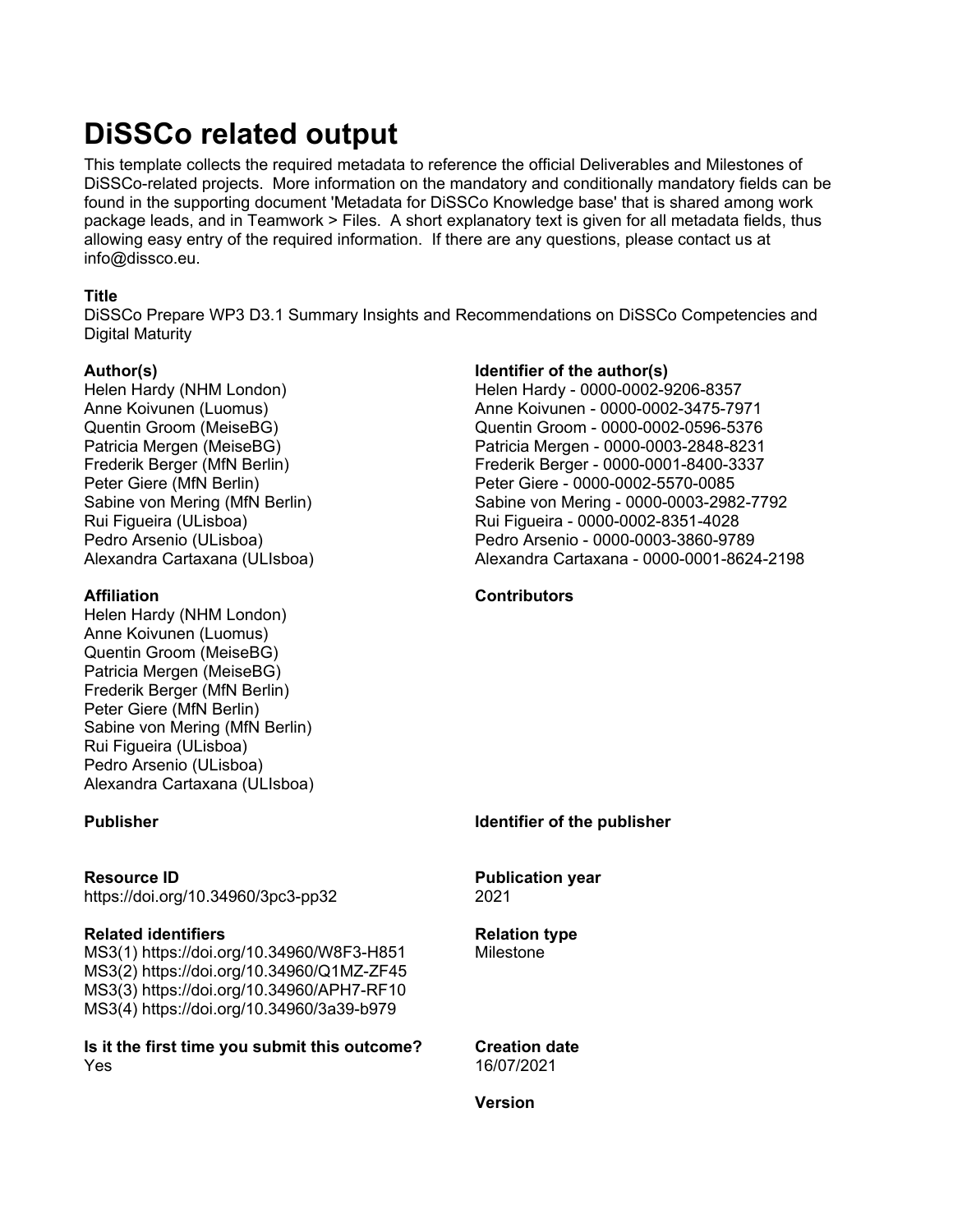#### **Citation**

Hardy, H., Koivunen, A., Groom, Q., Huybrechts, P., Mergen, P., Berger, F., Von Mering, S., Giere, P., Figueira, R., Arsénio, P., & Cartaxana, A. (2021). DiSSCo Prepare Deliverable D3.1 "Summary Insights and Recommendations on DiSSCo Competencies and Digital Maturity". DiSSCo Prepare. https://doi.org/10.34960/3pc3-pp32

#### **Abstract**

This Deliverable report summarises the key insights and recommendations from DiSSCo Prepare Task 3.1, which looked at digital skills, competencies and capabilities across individuals and organisations, as part of the wider Work Package on capacity enhancement. This task looked at insights from previous DiSSCo linked projects; a wide range of competency framework examples; sources of data about individual and organisational capabilities; and capacity building for organisations leading to the key recommendation of a DiSSCo Digital Maturity Tool. These insights are already being used as inputs to other Tasks in DiSSCo Prepare, showing the key role of capability in the broadest sense in underpinning the DiSSCo digital transformation.

#### **Content keywords**

organisational

**Project reference** DiSSCo Prepare (GA-871043)

**Project output Deliverable** 

**Deliverable/milestone number** D3.1

**Dissemination level** Public

**License** CC0 1.0 Universal (CC0 1.0)

**Resource type Text** 

**Format**

**Funding Programme** H2020-INFRADEV-2019-2

**Contact email** H.Hardy@nhm.ac.uk 1

**Rights**

**WP number**

WP3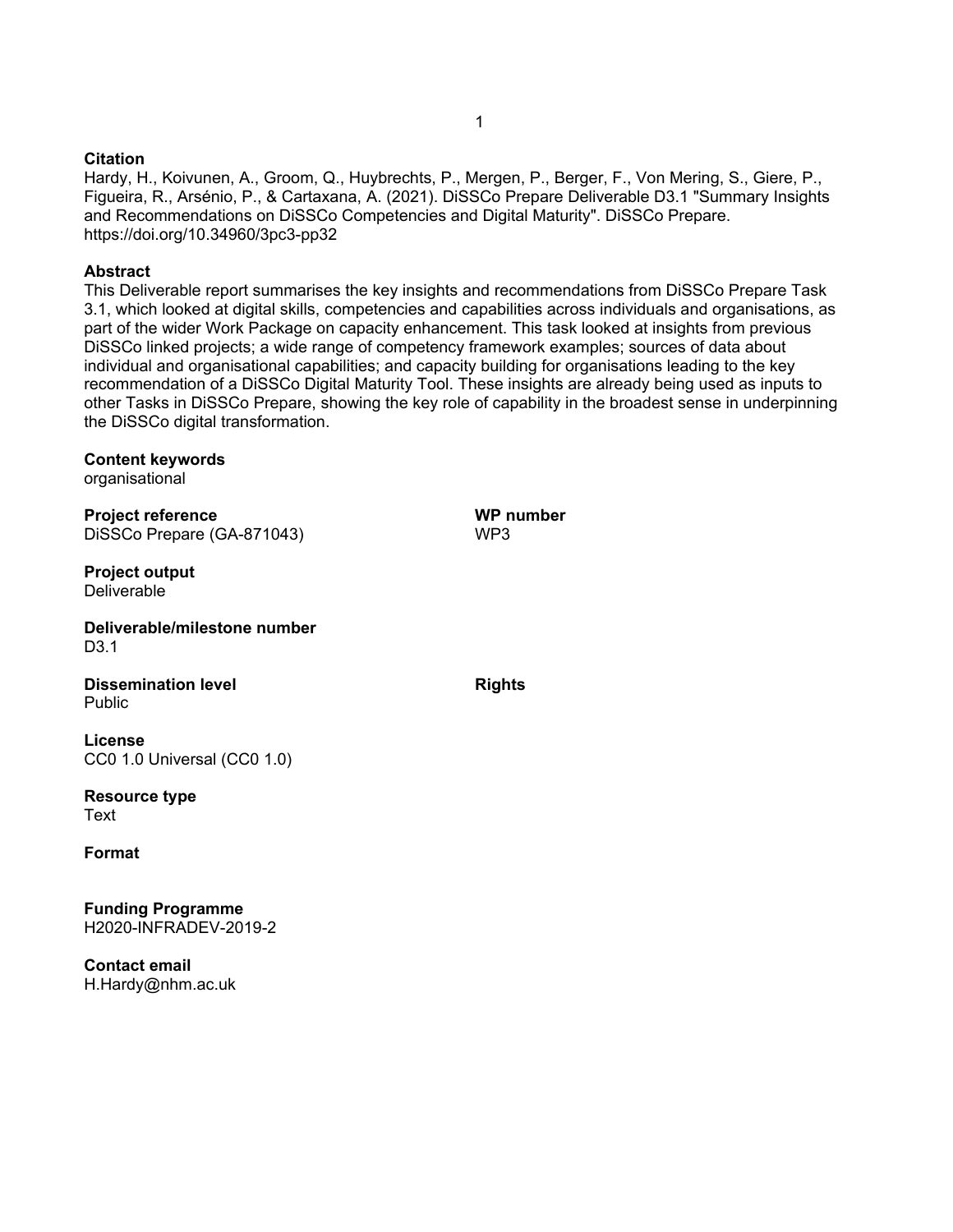



# Summary Insights and Recommendations on DiSSCo Competencies and Digital Maturity

## DiSSCo Prepare WP3 – Deliverable 3.1

Work package Leader: Vincent Smith (NHM London) Authors: Helen Hardy (NHM London), Anne Koivunen (Luomus), Quentin Groom (MeiseBG), Patricia Mergen (MeiseBG), Frederik Berger (MfN Berlin), Peter Giere (MfN Berlin), Sabine von Mering (MfN Berlin), Rui Figueira (ULisboa), Pedro Arsenio (ULisboa), Alexandra Cartaxana (ULIsboa)



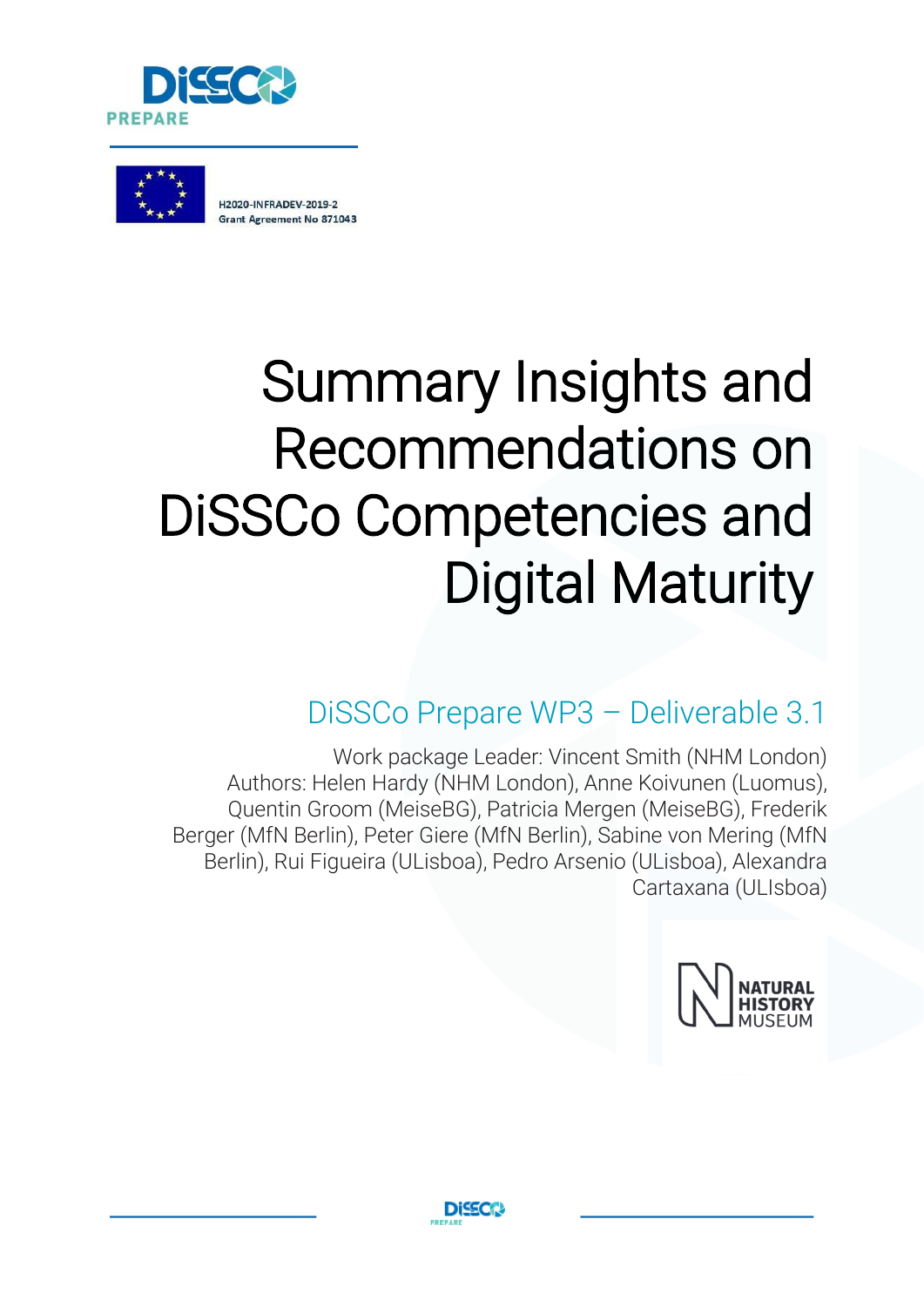## Abstract

This Deliverable report summarises the key insights and recommendations from DiSSCo Prepare Task 3.1, which looked at digital skills, competencies and capabilities across individuals and organisations, as part of the wider Work Package on capacity enhancement. This task looked at insights from previous DiSSCo linked projects; a wide range of competency framework examples; sources of data about individual and organisational capabilities; and capacity building for organisations leading to the key recommendation of a DiSSCo Digital Maturity Tool. These insights are already being used as inputs to other Tasks in DiSSCo Prepare, showing the key role of capability in the broadest sense in underpinning the DiSSCo digital transformation.

## Contribution to DiSSCo RI

Task 3.1 contributes across all of the readiness dimensions of the DiSSCo RI, particularly organisational readiness, by providing insight into the individual competencies and the organisational capabilities that will underpin a successful DiSSCo transformation in the broadest sense, from leadership behaviours to digital capabilities. As set out in the Abstract and below, these insights are already actively feeding in to a range of other DiSSCo Prepare Tasks.

## Key words

## DIGITAL MATURITY, CAPABILITY, COMPETENCY, LEADERSHIP, SKILLS



H2020-INFRADEV-2019-2 **Grant Agreement No 871043** 

Grant Agreement number: 871043 — DiSSCo Prepare — H2020-INFRADEV-2018-2020 / H2020-INFRADEV-2019-2

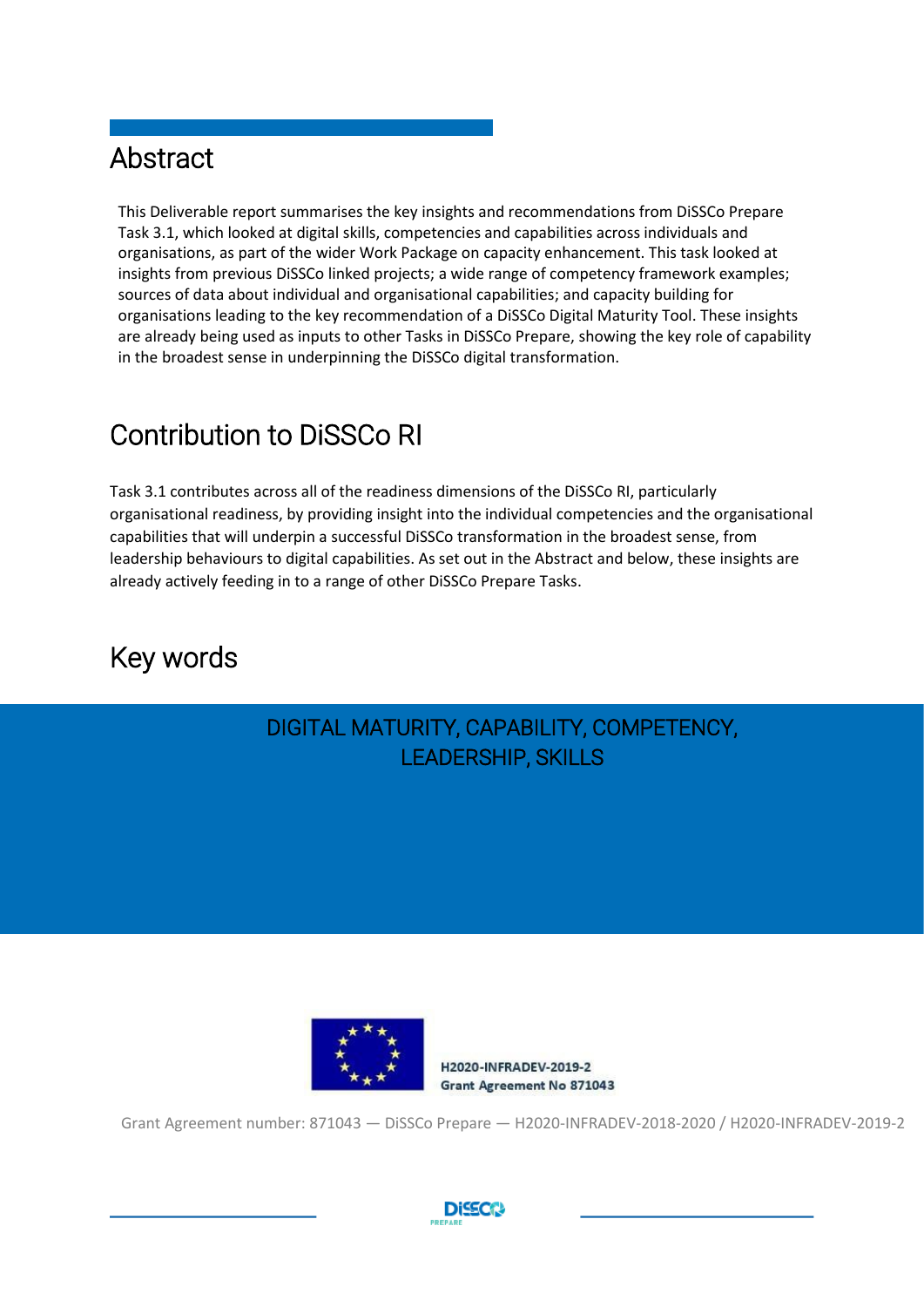## INDEX

| 01                                                         | Introduction                                                             | 4  |  |
|------------------------------------------------------------|--------------------------------------------------------------------------|----|--|
| 02                                                         | Summary insights and recommendations                                     | 5  |  |
|                                                            | 2.1 Individual roles, skills and competencies                            |    |  |
|                                                            | Table 1: Comparison of competency level vocabulary                       | 6  |  |
|                                                            | Table 2: Key competency clusters for DiSSCo                              | 7  |  |
|                                                            | 2.1.1 The RI Train framework and the EMBL-EBI Competency Hub             | 7  |  |
|                                                            | Fig. 1: Comparison of two roles in the BioExcel 2.0 Competency Framework | 9  |  |
|                                                            | 2.1.2 Competencies and the DiSSCo training strategy                      | 9  |  |
| 2.2 Finding competencies and capabilities                  |                                                                          |    |  |
| 2.3 Organisational readiness and the Digital Maturity Tool |                                                                          |    |  |
| 03                                                         | <b>Conclusions and Next Steps</b>                                        | 13 |  |

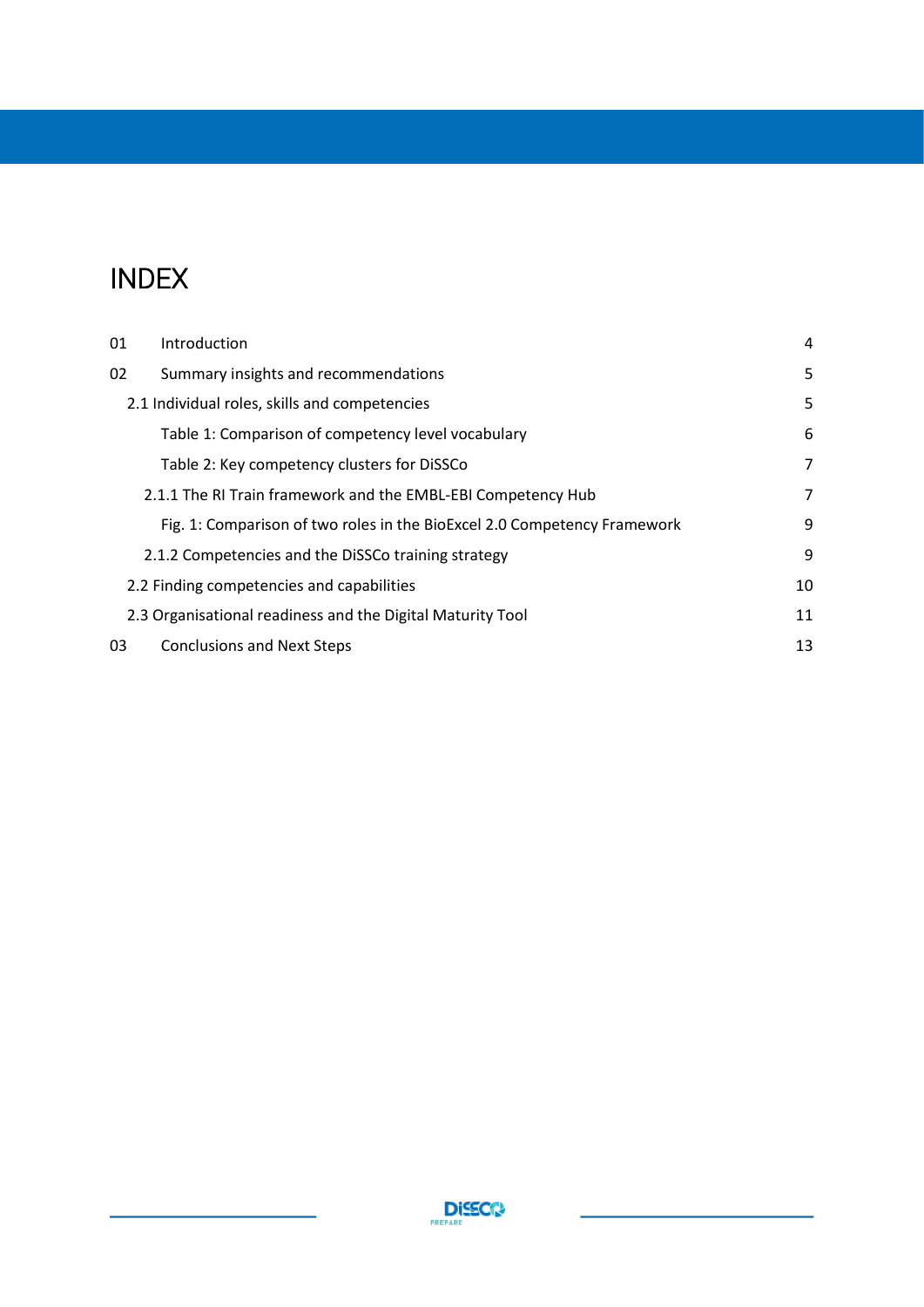## <span id="page-5-0"></span>01 Introduction

Task 3.1 of DiSSCo Prepare focused on improving digital skills and competencies across DiSSCo facilities as part of the data readiness dimension of the project. This also has an extremely close relationship with the organisational readiness dimension, and the subtasks rightly identified that digital transformation requires organisational change and a wide range of skills including communication, policy, leadership and governance as well as specialist digital, data and technology skills. The task therefore covered a lot of ground, including:

- Outputs of previous work;
- Competency frameworks for individuals;
- Capacity building and organisation change for institutions, ideally including customised recommendations;
- Data sources about individual and institutional 'clusters' of skills and knowledge;
- One or more digital dashboards or platforms in support of this.

The Milestone 3.1 and 3.3 reports<sup>1</sup> from this task together examine the insights from previous DiSSCo-linked projects; analyse over 10 competency and skills frameworks from within and beyond the collections sector as well as several tools and approaches used to assess organisational digital capabilities and maturity; share case studies of digital transformation from The Finnish Museum of Natural History (Luomus) and other DiSSCo members; and discuss the sources of competency and capability data, the limitations on these and how they might be leveraged in future.

Based on these in-depth analyses, and discussions at the DiSSCo All Hands meeting in January 2021, it became clear that a new DiSSCo competency framework was not likely to be used at this stage, and that work could most usefully focus on a DiSSCo Digital Maturity Self-Assessment Tool through which teams and organisations of all sizes could straightforwardly self-assess to identify tailored areas for improvement; and DiSSCo could understand key gaps, offer training and support, and measure progress in capability development. Milestone 3.2 therefore published the high level design blueprint<sup>2</sup> for such a tool, capturing the functional and non-functional requirements and a first indication of content.

This deliverable report summarises the key points and recommendations across the previous Milestones and discussions; and is delivered alongside Milestone 3.4 which provides a more detailed description of content for the proposed Digital Maturity Tool<sup>3</sup>. While Task 3.1 could not deliver such a tool within the provided time and resources, development will now be taken forward alongside development of the Policy Tool proposed in Task 7.3, ensuring a consistent platform and approach, and this development project will act as the pilot for distributed working to be reviewed under Task 3.3.

<sup>3</sup> <https://doi.org/10.34960/3a39-b979>



4

<sup>1</sup> Hardy, H., Koivunen, A., Juslén, A., Groom, Q., Mergen, P., Berger, F., Giere, P., Figueira, R., & Cartaxana, A. (2021). DiSSCo Prepare Milestone report MS3.1 "Improving Digital Capability - Case Studies & Analysis". DiSSCo Prepare. <https://doi.org/10.34960/W8F3-H851>

Hardy, H., Koivunen, A., Groom, Q., Huybrechts, P., Mergen, P., Berger, F., Giere, P., Figueira, R., Arsénio, P., & Cartaxana, A. (2021). DiSSCo Prepare Milestone report MS3.3 "DiSSCo Capabilities – Additional Case Studies & Analysis". DiSSCo Prepare. <https://doi.org/10.34960/APH7-RF10>

<sup>&</sup>lt;sup>2</sup> Hardy, H., Koivunen, A., Groom, Q., Mergen, P., Berger, F., Figueira, R., Arsénio, P., & Cartaxana, A. (2021). DiSSCo Prepare Milestone report MS3.2 "DiSSCo Digital Maturity Self-Assessment Tool - Design Blueprint". DiSSCo Prepare. <https://doi.org/10.34960/Q1MZ-ZF45>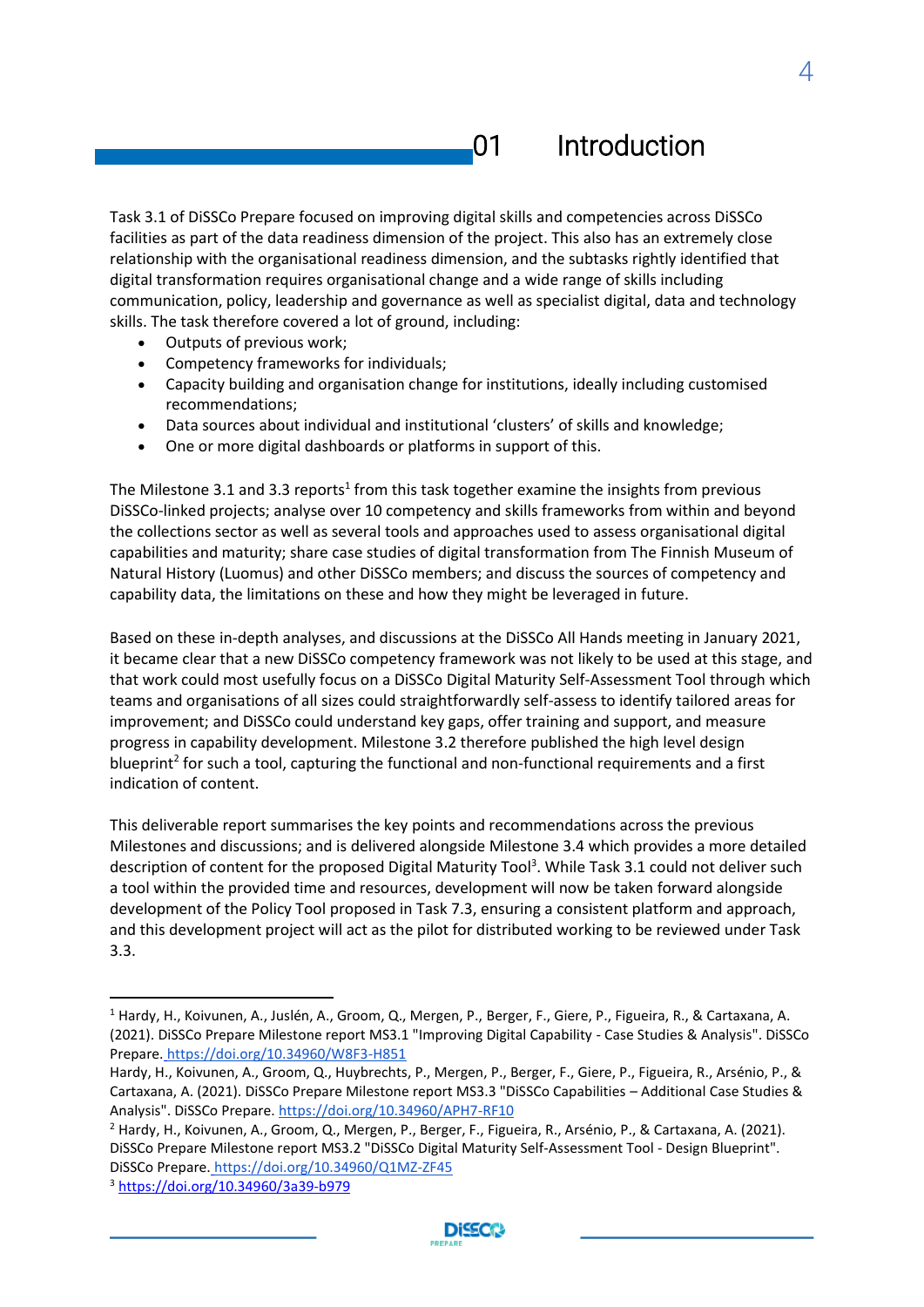## 02 Summary insights and recommendations

## <span id="page-6-1"></span><span id="page-6-0"></span>2.1 Individual roles, skills and competencies

Analysis of over 10 competency frameworks, including the EUColComp project and framework for collections management; institutional frameworks currently in use among DiSSCo members; the UK Civil Service competency framework; the Skills Framework for the Information Age (SFIA); and various EU open science and data frameworks, suggests that the most successful frameworks are those aligned with and embedded in key processes such as recruitment; performance management / appraisal; progression and promotion; and individual skills development and training. It is unlikely, at least at this stage, that DiSSCo can provide a framework to be embedded in this way across the range of relevant countries and institutions, many of which may be mandated to use a particular approach, while others may not have any experience of applying such a framework previously. This was the experience of EUColComp, where we could not find any evidence of the framework being used in any systematic way after it was produced.

We have therefore not attempted to produce a new DiSSCo competency framework within this Task, however we do believe there is useful learning to be taken from our analysis, which can inform future Tasks in DiSSCo Prepare including Task 2.1 training strategy and Task 4.1 DiSSCo Cost Book. Development of the Digital Maturity Tool as proposed will also help to identify current use and experience of competency frameworks and where there may be room for future development.

While competency frameworks vary in their level of detail, they have a lot in common. Almost universally, they set out not only the skills and behaviours (and/or sometimes knowledge, values and attitudes) that are key requirements for individuals working in an organisation or sector/profession; but the various levels at which these apply - whether these levels are something like 'high / medium / low' or specifically link to job grades or roles (between three and eight levels seems usual). They also typically provide examples or statements of what good or excellent looks like, and sometimes of what would be seen if the competency was lacking or negative.

Our research identifies instances of closely related vocabulary and concepts around the levels of competency, relating to job grades or levels of seniority in an organisation or profession and the increase in autonomy, complexity and cognitive burden with increasing seniority. Vocabulary from four major sources is compared in Table 1 below - association of these levels to one another is our own, based on conceptual and vocabulary fit. This has been shared with Task 4.1, the Costbook for DiSSCo, where there is a need to define a limited number of job levels or types as a universal reference point for the staff costs of different institutions - as a result, definitions will be included for each suggested level for the Costbook spreadsheet, and these definitions will continue to be developed through feedback as the Costbook is tested with National Nodes.

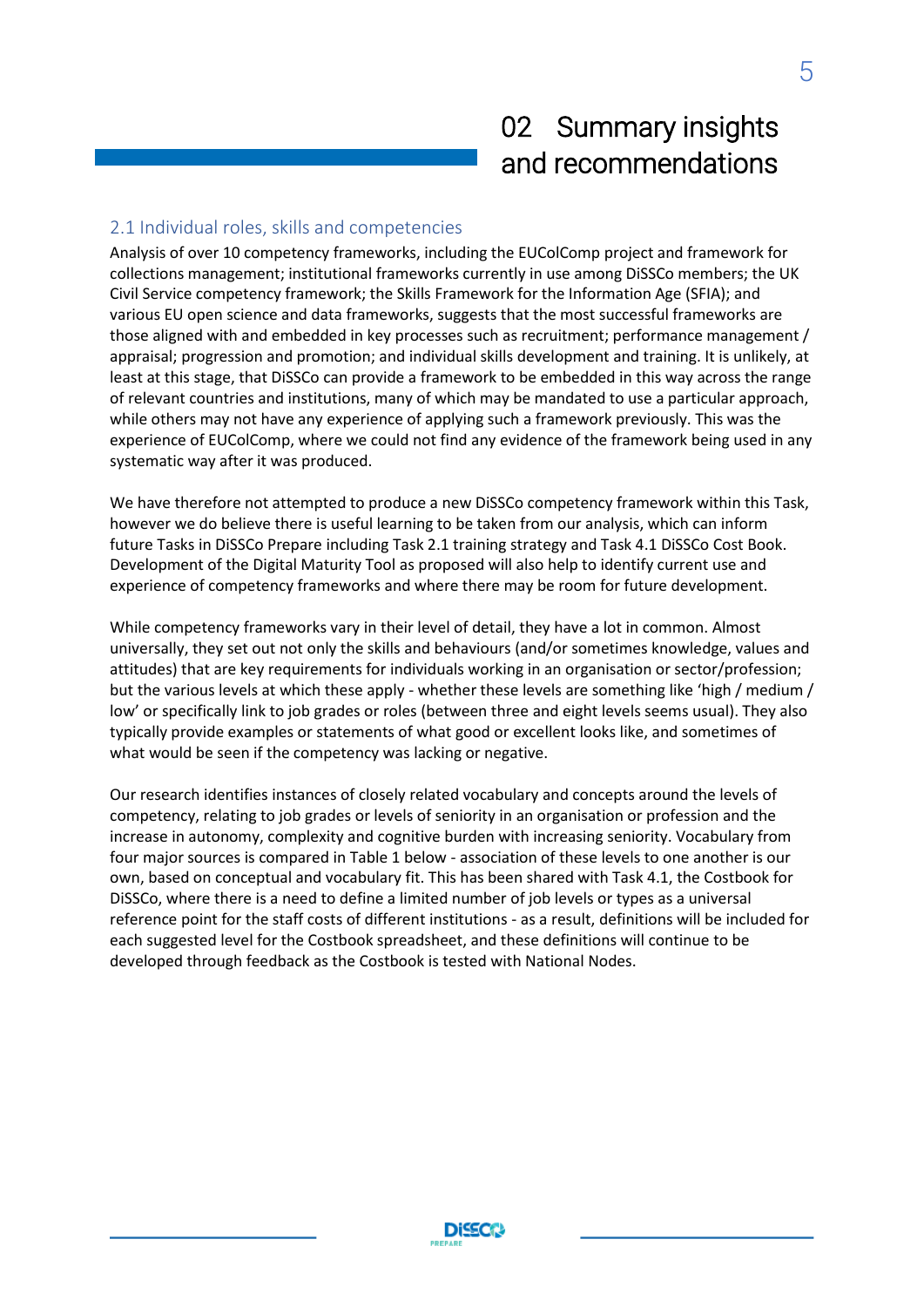|                       | Dreyfus &<br><b>Dreyfus</b>   | <b>NHM London</b>                                   | <b>EC DigComp</b>     | <b>SFIA</b>                        |
|-----------------------|-------------------------------|-----------------------------------------------------|-----------------------|------------------------------------|
| More junior/<br>lower | Novice                        | Assist & follow                                     | Foundational          | Follow                             |
| competence            |                               |                                                     |                       | Assist                             |
|                       | Competence                    | Enable & apply                                      | Intermediate          | Apply                              |
|                       |                               |                                                     |                       | Enable                             |
| <b>More senior</b>    | Proficiency /<br>practitioner | Acts on own<br>initiative                           | Advanced              | Ensure/advise                      |
| /higher<br>competence | Expertise                     | Responsible /<br>advises and guides /<br>consultant |                       | Initiate/influence                 |
|                       | Mastery                       | Accountable /<br>external leadership<br>& influence | Highly<br>specialised | Set strategy/<br>inspire/ mobilise |

<span id="page-7-0"></span>Table 1: Comparison of competency level vocabulary

While vocabulary and concepts around competencies and groups of competencies themselves is more varied depending on the purpose and sector for each framework, there are nonetheless elements in common. The DiSSCo Blueprint<sup>4</sup> used the concept of 'functional groups' - clusters of competencies needed to perform a stage or set of tasks, whether or not this mapped to one or more existing roles in any given institution, albeit these were discussed primarily in relation to digitisation. Similar clusters are often reflected in the examples that we analysed, where groupings are made of job roles ('job families') and/or of groups of skills themselves. The Belgian Dictionary of Competencies for instance distinguishes skills groupings of Leadership; Interpersonal relationships (including direct line management); information management; task (or operational delivery) management; and personal functioning (managing one's own time, outputs and development), as well as an additional technical skills grouping.

A key distinction that emerges between frameworks is between those that attempt to generalise competency as far as possible for wide applicability, and those that try to be highly role-specific - an example of this is the difference between featuring 'digitisation' as a competency area (role specific) versus breaking this out into constituent skills under wider competencies e.g. workflows under operational management; collections handling; and data competencies. There are competing drivers within DiSSCo in this respect - generalisation supports usefulness to the wide range of teams and organisations in the project, however some of the areas where skills are likely to be lacking are those of high specificity, particularly in the digital, data and technology area. The furthest example of generalisation examined which is nevertheless a comprehensive framework is the UK Civil Service competencies, designed to be used across a very wide range of departments and roles. These extrapolate out to the broadest processes as a starting point - e.g. suggesting clusters of competencies focused on setting direction; engaging people; and producing results. However, they



<sup>4</sup> <https://doi.org/10.3897/rio.6.e54280>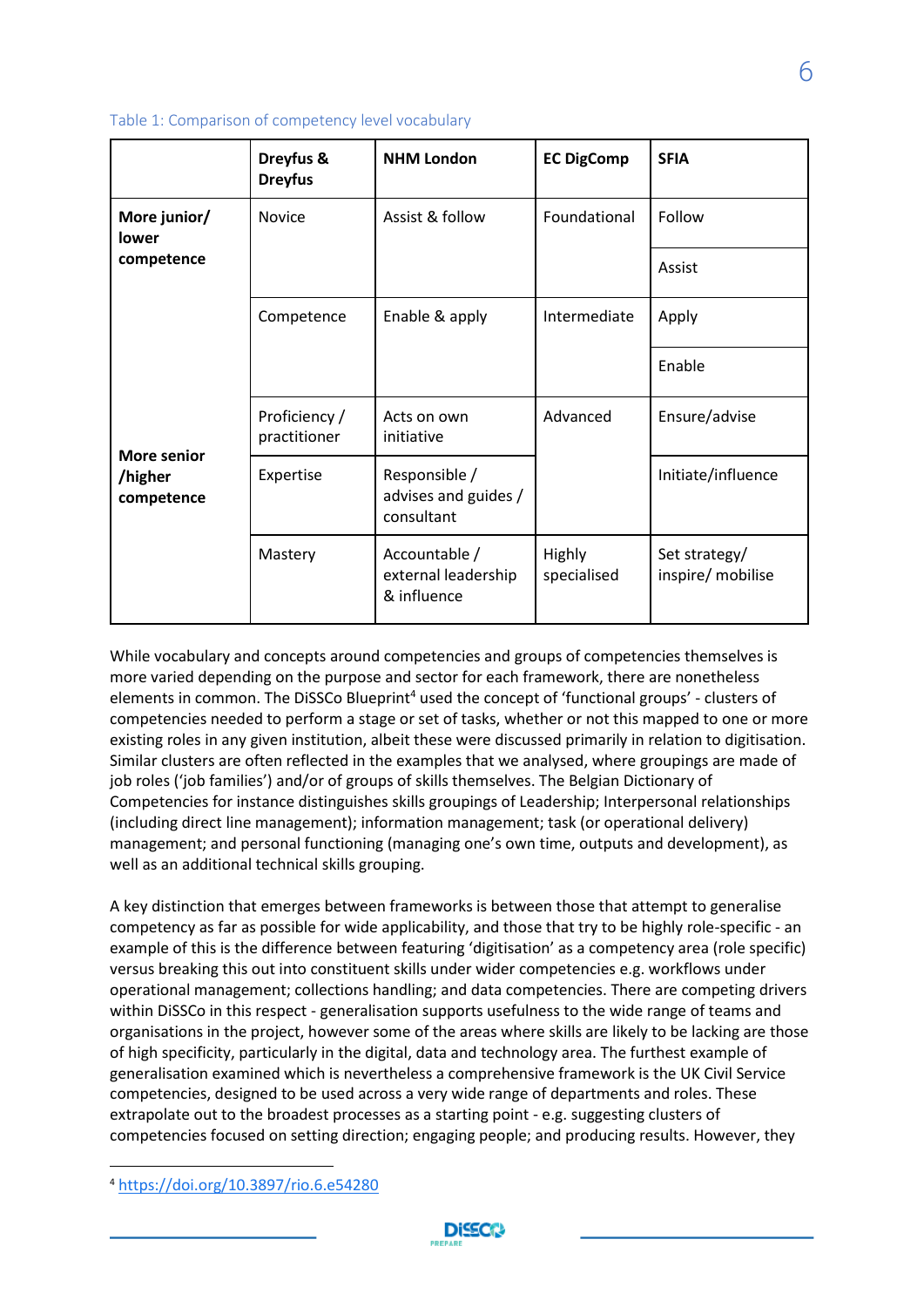now sit alongside other measures for recruitment, development, etc. including detailed role-based professional job frameworks. A similar combination would likely meet DiSSCo needs best if in future a specific DiSSCo competency framework is desired. Thinking in broad terms about the challenge of the DiSSCo transformation suggests key areas of focus around change leadership, flexibility and problem solving, and collaboration / partnership.

Across the range of frameworks reviewed, as well as the work of the previous DiSSCo-linked projects, in general terms the following clusters of competence emerge regularly as relevant to DiSSCo (albeit they can be grouped in various different ways):

## <span id="page-8-0"></span>Table 2: Key competency clusters for DiSSCo

| 1 | Leadership and management of people, resources and change, including governance,<br>programme and project management and decision making                                   |
|---|----------------------------------------------------------------------------------------------------------------------------------------------------------------------------|
| 2 | Strategy and policy                                                                                                                                                        |
| 3 | Communication and influencing (internally and externally), including training and developing<br>others, collaboration, and scientific communication including publications |
| 4 | Operational and service delivery including digitisation workflows                                                                                                          |
| 5 | Data and information skills, including data curation/management/stewardship for data quality,<br>data architecture & standards, and data analysis & use                    |
| 6 | Digital and technological skills, including architecture, development, infrastructure and support                                                                          |
| 7 | Collections management and curation, including collections 'technical' skills and specialisms or<br>scholarship such as taxonomic skill or integrated pest management      |
| 8 | Additional specialisms including legal, finance / procurement and HR                                                                                                       |

The proposed DiSSCo Digital Maturity Tool will seek to cover all of these except for 7, collections management and curation, where there is assumed already to be a high level of maturity and of insights based on previous work. More detail can be found in the Milestone 3.4 report about the suggested content for the tool.

## <span id="page-8-1"></span>*2.1.1 The RI Train framework and the EMBL-EBI Competency Hub*

One additional competency framework has been reviewed for this deliverable, since it focuses specifically on, and was developed in partnership with, Research Infrastructure leaders. This RI Train framework<sup>5</sup> aims to support the definition of a set of reference competencies ideally observable in managers of research infrastructures achieving a successful performance. To do so, it seeks to specify the relevant knowledge, skills and behaviors, as well as illustrating both the effective and some of the ineffective behaviours to be shown by RI managers. Competencies are organized in three broad areas:

- 1. Leading the organization, including strategy, planning, finance, compliance, staff leadership/management and advocacy;
- 2. Engagement with and beyond the organization, including communication, collaboration, negotiation and championing diversity; and



<sup>5</sup> <https://competency.ebi.ac.uk/framework/ritrain/1.0>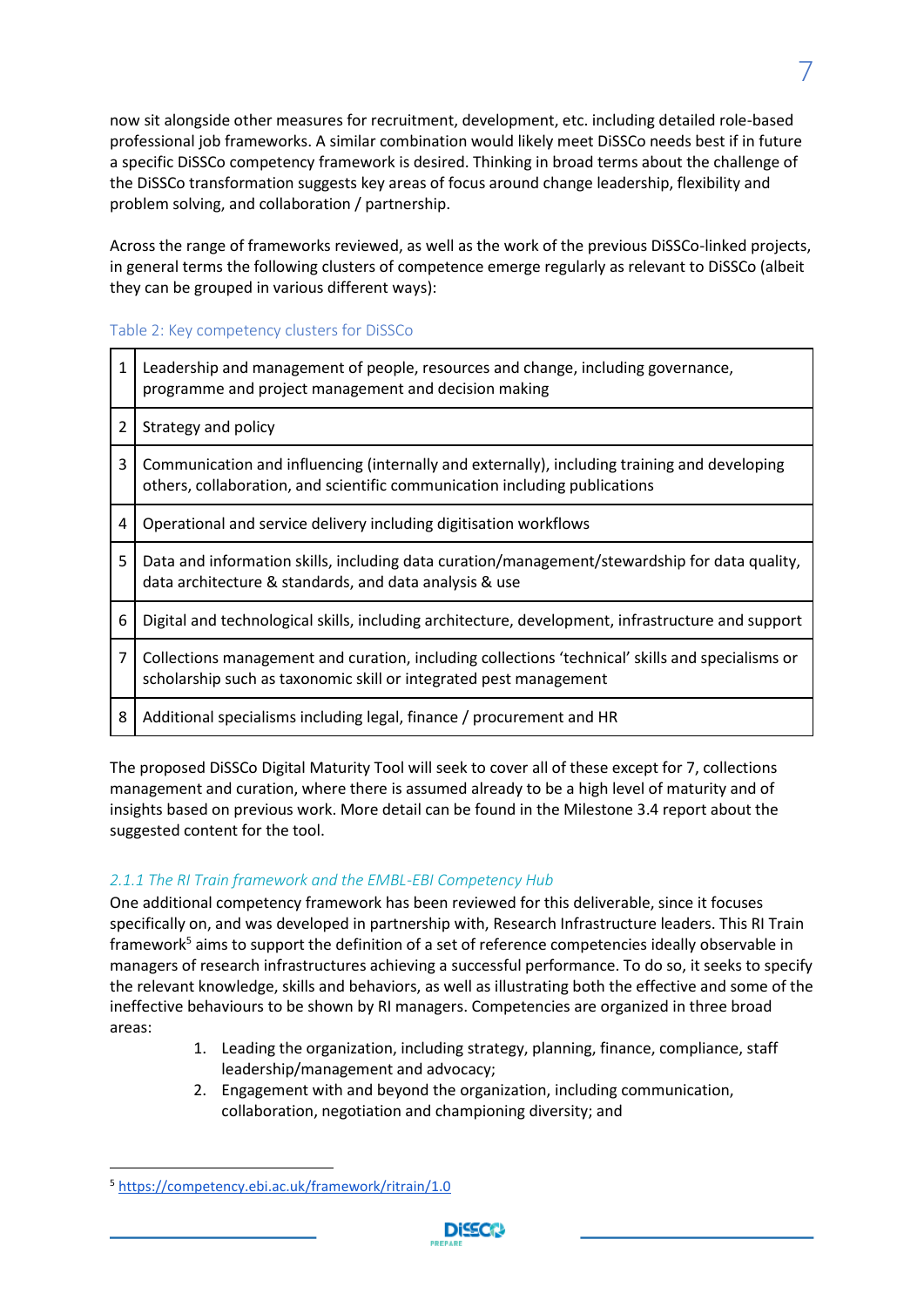3. Professional conduct, including integrity, accountability and responsible decision making.

While aspects of this framework might sometimes be seen in organisational values or other elements of performance management, the overall vocabulary and direction of this framework is very similar to the others reviewed and has also informed the summary above, as well as the inclusion of communication as a key section within the proposed Task 3.1 Digital Maturity Tool.

This competency framework is housed with a range of others on the '*Competency Hub*' 6 , a web-based tool to support the creation and management of competency frameworks developed by the EMBL-EBI Training Team with support from the BioExcel and PerMedCoE Centres of Excellence. These competency frameworks were designed to be used by the training communities who developed them, and openly available to anyone. We met with EBI to discuss this hub, and for the most part it seems that training was in place first at least to some extent, with the competency frameworks following. Many of the other frameworks on this hub are very detailed and specific - for instance, the BioExcel framework 2.0 for professionals in the field of computational biomolecular research<sup>7</sup>. While this makes them somewhat less relevant to DiSSCo in general terms, several offer an interesting functionality of career profiles. Preset profiles such as 'junior research software engineer' are available which are mapped to the relevant competencies and levels and can be compared (e.g. you can compare junior and senior profiles, or different roles, in terms of their competency mapping and levels) as shown at Fig. 1 below, or there is an option to create your own tailored profile. This functionality goes beyond what we have seen in other frameworks reviewed for this Task, and would be worth further consideration if at any point in the future DiSSCo produces a standardised framework of roles and competencies.



<sup>6</sup> <https://competency.ebi.ac.uk/>

<sup>7</sup> <https://competency.ebi.ac.uk/framework/bioexcel/2.0/profiles/>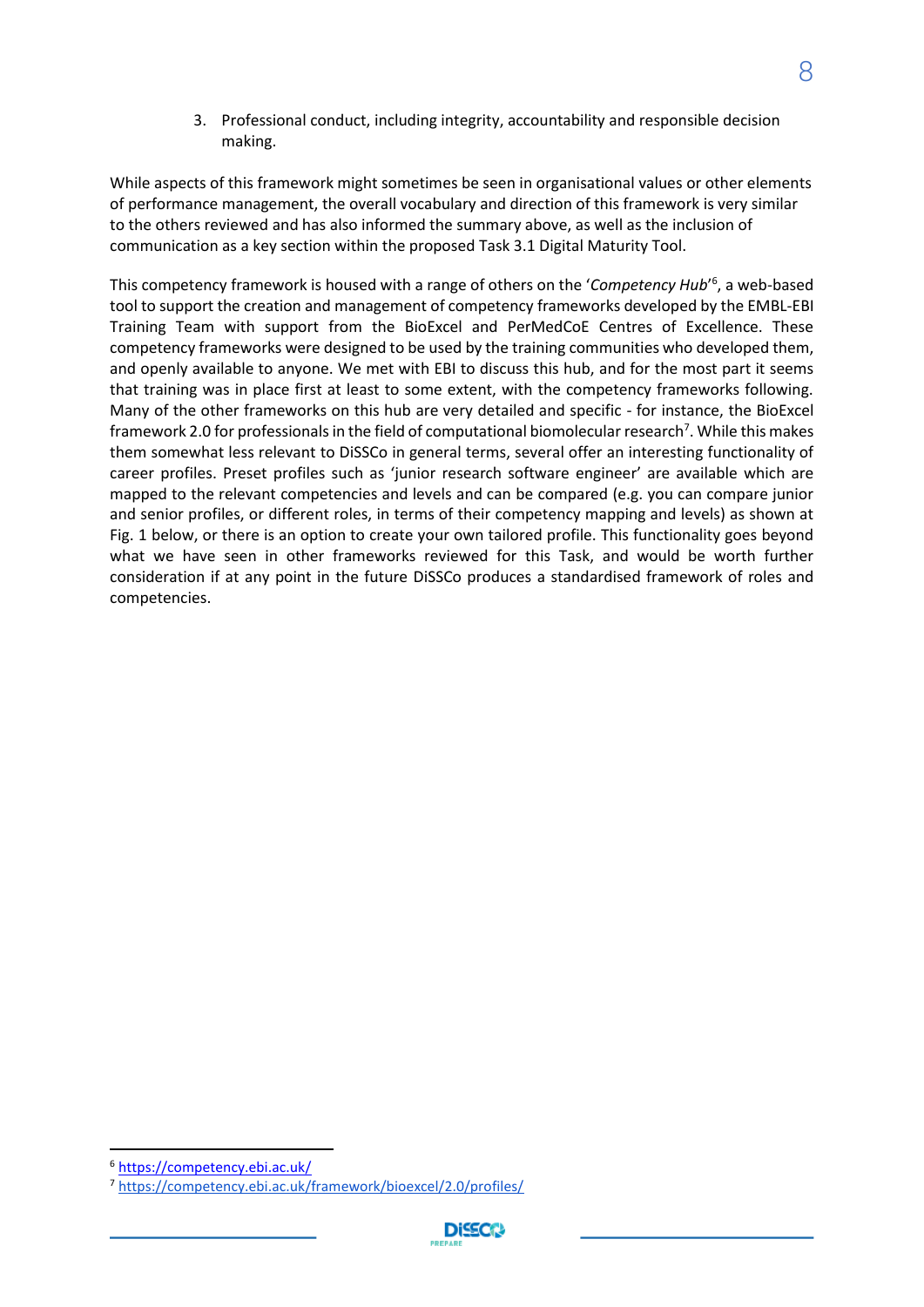## <span id="page-10-0"></span>Fig. 1: Comparison of two roles in the BioExcel 2.0 Competency Framework<sup>8</sup>

#### **Compare career profiles**

Compare profile with other reference profiles to help you make career choices based on your competency



|   | BioExcel 2.0 / Competencies                                                                                                                                | <b>Junior Research Software</b><br>Engineer | <b>Senior Research Software</b><br>Engineer |  |
|---|------------------------------------------------------------------------------------------------------------------------------------------------------------|---------------------------------------------|---------------------------------------------|--|
| , | Apply expertise in formal & natural sciences appropriate to the discipline, and follow<br>best practice in experimental design                             | High<br>Low                                 | High<br>Low                                 |  |
|   | User-driven service provision and support<br>Search for, assess and compile appropriate literature and data sets to address<br>specific research questions | $\overline{\mathbf{z}}$                     | 21                                          |  |
|   | Comprehension of, and compliance with, best practice in data management /<br>organization / archiving and storage and data management planning             |                                             |                                             |  |
|   | Comprehension of how data-driven science, data analysis and computational<br>modelling can be combined to generate and test hypotheses                     | 2                                           | 2.                                          |  |
| , | Evaluate the ability of a computer-based system, process, component, or program to<br>solve a biomolecular problem (e.g., define                           | 2                                           |                                             |  |
|   | Apply knowledge of the operating system                                                                                                                    |                                             | 3                                           |  |
| , | Write/adapt scripts and computer programs (software development) for biomolecular<br>simulations in compliance with good programming practice              | 13                                          | з                                           |  |
|   | Install or deploy biomolecular simulation software on his/her computer or server                                                                           | 2                                           | 3                                           |  |

#### <span id="page-10-1"></span>*2.1.2 Competencies and the DiSSCo training strategy*

One of the key linkages for Task 3.1 is to inform Task 2.1, the DiSSCo training strategy. Another key input into this is the recently completed SYNTHESYS+ work on training, summarised in *D2.3 Catalogue and recommendations for development of a proactive, efficient and evolving DiSSCo training programme* (Castelin et al., 2021). This report identifies the role that collections-holding institutions have had over time in delivering training focused on collections, research, policies and more recently digital areas. It identifies a taxonomy of Key Training Areas (KTAs), comprising eight top level areas:

- History of collections;
- Basic knowledge related to collections (including documentation)
- Specimen (including sampling/collecting, care, digitisation and specimen-based research);
- Data;
- Equipment use;
- Policy & legislation (including compliance with international conventions);
- Training multipliers (train the trainer and citizen science); and



<sup>8</sup> <https://competency.ebi.ac.uk/framework/bioexcel/2.0/profiles/compare/7262/7263>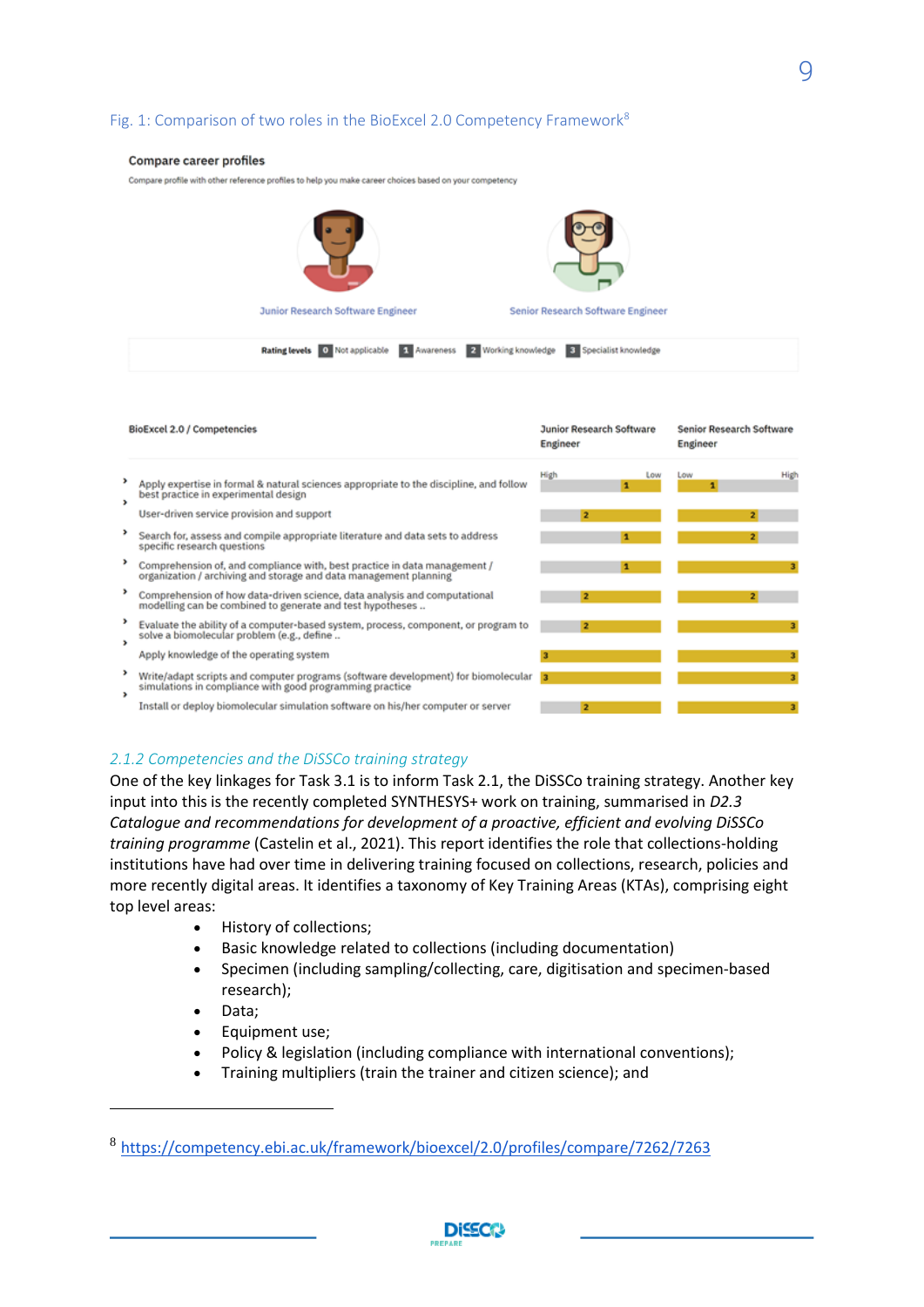• Text & Media (knowledge transfer including exhibitions).

These are then branched to provide more detailed training topics such as data standards & interoperability. The majority of existing training identified focused on the 'specimen' area, with sizeable sets also for data and policy. Perhaps unsurprisingly, the largest subcategories in existing training are collections management and taxonomy.

In addition, the report analyses the Implementation Readiness Levels (IRLs) for the five DiSSCo Prepare Dimensions of scientific, technological, data, organisational and financial readiness, which were used to identify 29 training objectives, matched to the relevant dimension. A mapping of existing training across these shows that the majority of existing courses are against the scientific and data dimensions.

The IRL training objectives are detailed and generally also map well to and provide coverage of the key competency clusters outlined at Table 2 above. They have extensive coverage of collectionsrelated competency areas, as would be expected and is already reflected in existing training, as well as coverage of digitisation and data workflows; many aspects of data and technology; policies; governance; management including resources and planning; communications; and finance. Milestone 3.4 notes which IRL training objectives are most relevant to the various areas of the proposed Digital Maturity Tool, to help the development and alignment of training and support to this tool in future.

There are some areas such as policy, however, where the emphasis of the IRL training objectives, and of existing training, is more around compliance, or around the kinds of training that support people to do their day to day job (e.g. training in particular systems or data tools). While this is very important, and many of the objectives do go broader than this, we recommend that in order to take the fullest possible approach to the DiSSCo training strategy in relation to competencies, training must consider all aspects of personal development relevant to delivering DiSSCo. An example would be to consider what kinds of training could support a culture and skillset of innovation in processes and services, and of resilience to change - for example supporting current and future leaders in such approaches.

## <span id="page-11-0"></span>2.2 Finding competencies and capabilities

It is not straightforward even within, let alone between, organisations to understand where competencies or clusters of capability can be found. This is relevant to DiSSCo, however, because of the variety of organisations involved – not every role or organisation will require the same span of competences, and part of the benefits of a network should be the ability to draw on expertise elsewhere. Task 3.1 therefore included work to assess existing sources of data about competency, while recognising the significant limitations on these.

We tested five online resources - LinkedIn, ResearchGate, WikiData, GitHub and ORCID - to determine their potential for indicating the competences of institutions and their staff. Each system has a unique set of data and means of access. None of the platforms had the full range of data or services that would fully meet this need or cover the range of competencies listed above. For example, none were able to select the full range of institutions, who their staff were or what their staff do. Wikidata is the most versatile, because the data and API are open and particularly because the data are accessible to edit. Therefore, if data are wrong, out-of-date or missing, they can be added. However, Wikidata has a notability requirement for people and will never have granular details of a person's skills. ResearchGate and LinkedIn are professional networking services and contain a lot of information related to skills and competencies. However, the data are all self-

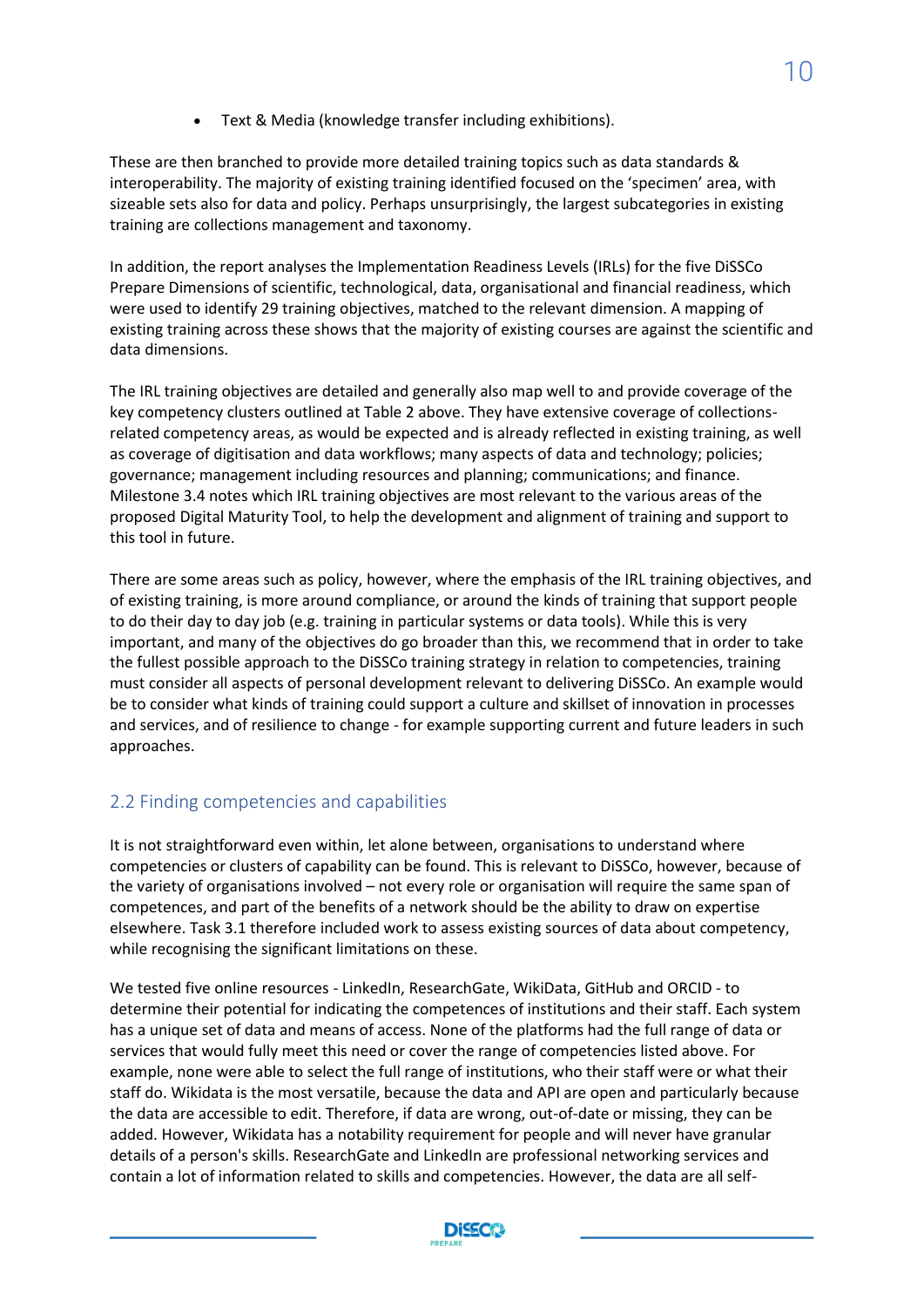reported and are therefore, rather patchy and often out of date. Furthermore, programmatic access to the data is limited without paying for the service – although that may be an option in future if the data are considered sufficiently useful. Using ORCID is attractive, at least for researchers, and although the data are self-reported they are of high quality and link people to their publications and other outputs. Likewise, GitHub is perhaps only useful for people in information technology, however, for this sector there is a lot of information that could be extracted, though only by inference from the repositories that a person contributes to. In conclusion, none of the resources we examined could give us a full picture at the institutional level, however, the data in these resources is abundant and might be useful to examine the museums and herbaria sector in general. Consistent use of ORCID and appropriate institutional identifiers within DiSSCo, and linking these to Wikidata or other resources as relevant, will help to improve the pool of reliable and accessible information over time.

## <span id="page-12-0"></span>2.3 Organisational readiness and the Digital Maturity Tool

As mentioned in Chapter 1 above, we identified a DiSSCo Digital Maturity Self-Assessment Tool as the most useful next step, operating at the team or institutional rather than individual level, given that there are a large number of existing competency frameworks but with poor usage; organisations are constrained in their ability to adopt new frameworks; and there are severe limitations on the potential for any kind of automated dashboard of where competencies or capabilities can currently be found.

We reviewed similar existing Tools or surveys from GBIF<sup>9</sup> and the UK Arts Council<sup>10</sup>, incorporating relevant learnings into our thinking. We have also now reviewed the Digitisation Guide from the Atlas of Living Australia<sup>11</sup>, which includes a Digitisation Maturity Model at Annex 6. This lists six digital maturity levels (from '0 – Disorganised' to '6 - On the look out / continuous improvement') against six core digitisation activities: Making digital; Databasing; Managing data; Sharing data; Using technology; and Governing digitisation. This Guide is a useful resource for digitisation teams and the Maturity Model provides helpful examples of what levels might look like. Overall, the vocabulary and concepts in this guide are very similar to those reviewed in looking at other competency frameworks and tools, for example talking about increased standardisation and measurement at higher levels of maturity.

Building on the design blueprint<sup>12</sup> for the proposed DiSSCo Digital Maturity Tool, a more detailed specification for the Tool content is being published at the same time as this report<sup>13</sup>, including:

- the levels against which users will assess their current and target capability;
- the categories/sections and subcategories that will form the structure of the assessment, building on the initial table in the blueprint document;
- examples of full category content;
- more depth about the requirements for accessing the tool and reporting; and
- an example of sections of the tool in Google Forms.

A development team is being established to work on this Tool alongside the DiSSCo Policy Tool (DiSSCo Prepare Task 7.3). This will be a distributed team and will therefore act as a pilot of distributed technology work, which will be reviewed and discussed as part of work on secondments

<sup>9</sup> [https://www.gbif.org/tool/6Y2SqK8XokHUqIFUn6TLxX/online-capacity-self-assessment-tool-for-national](https://www.gbif.org/tool/6Y2SqK8XokHUqIFUn6TLxX/online-capacity-self-assessment-tool-for-national-biodiversity-information-facilities)[biodiversity-information-facilities](https://www.gbif.org/tool/6Y2SqK8XokHUqIFUn6TLxX/online-capacity-self-assessment-tool-for-national-biodiversity-information-facilities)

<sup>10</sup> <https://digitalculturecompass.org.uk/using-the-tracker/>

<sup>11</sup> <https://www.ala.org.au/wp-content/uploads/2011/10/Digitisation-guide-120604.pdf>

<sup>12</sup> <https://doi.org/10.34960/Q1MZ-ZF45>

<sup>13</sup> https://doi.org/10.34960/3a39-b979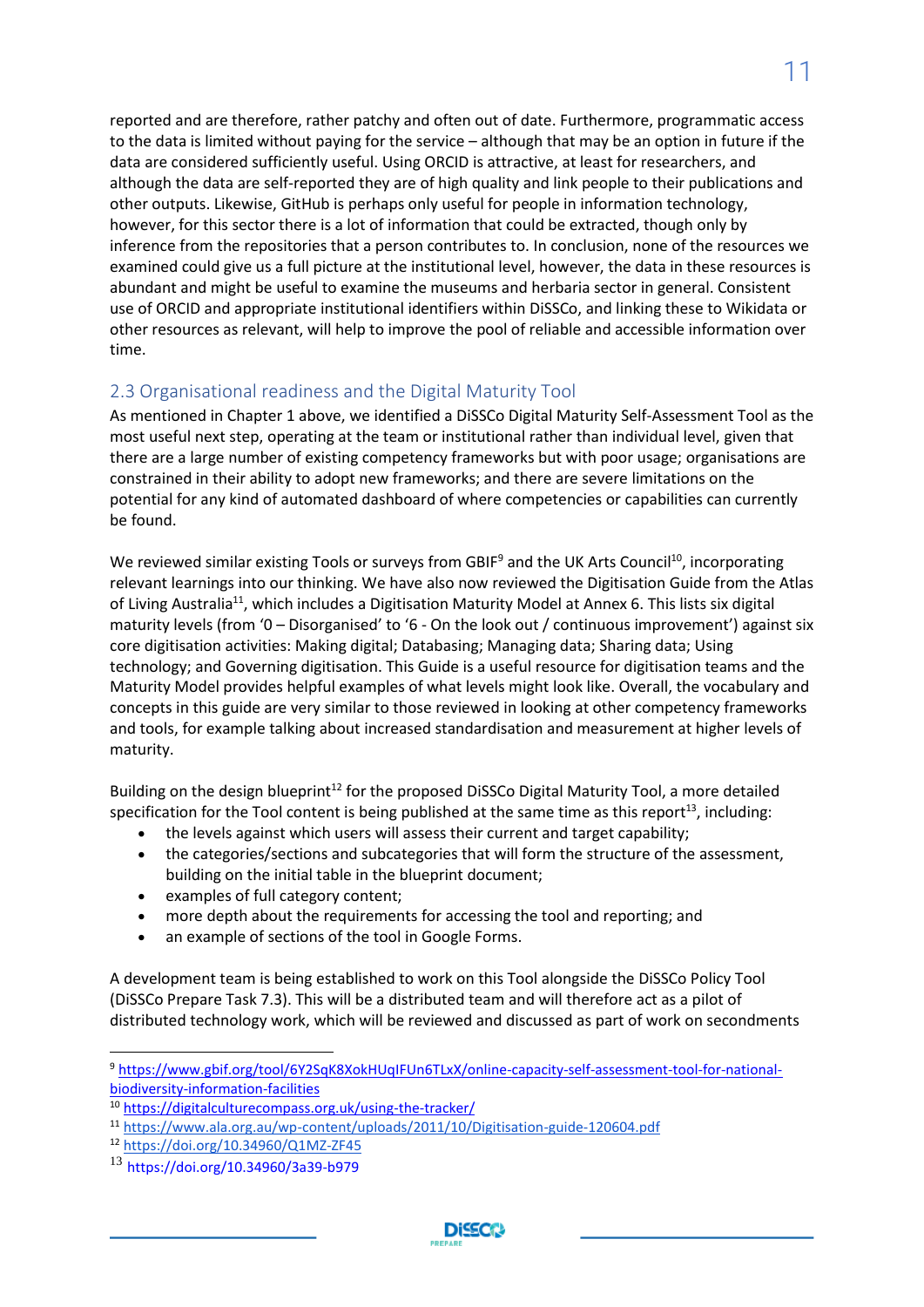and distributed working practices (Task 3.3). A key future step will be to establish the best way to use this tool to support institutions and individuals, e.g. through linking to available training and resources whether provided through DiSSCo or more broadly.